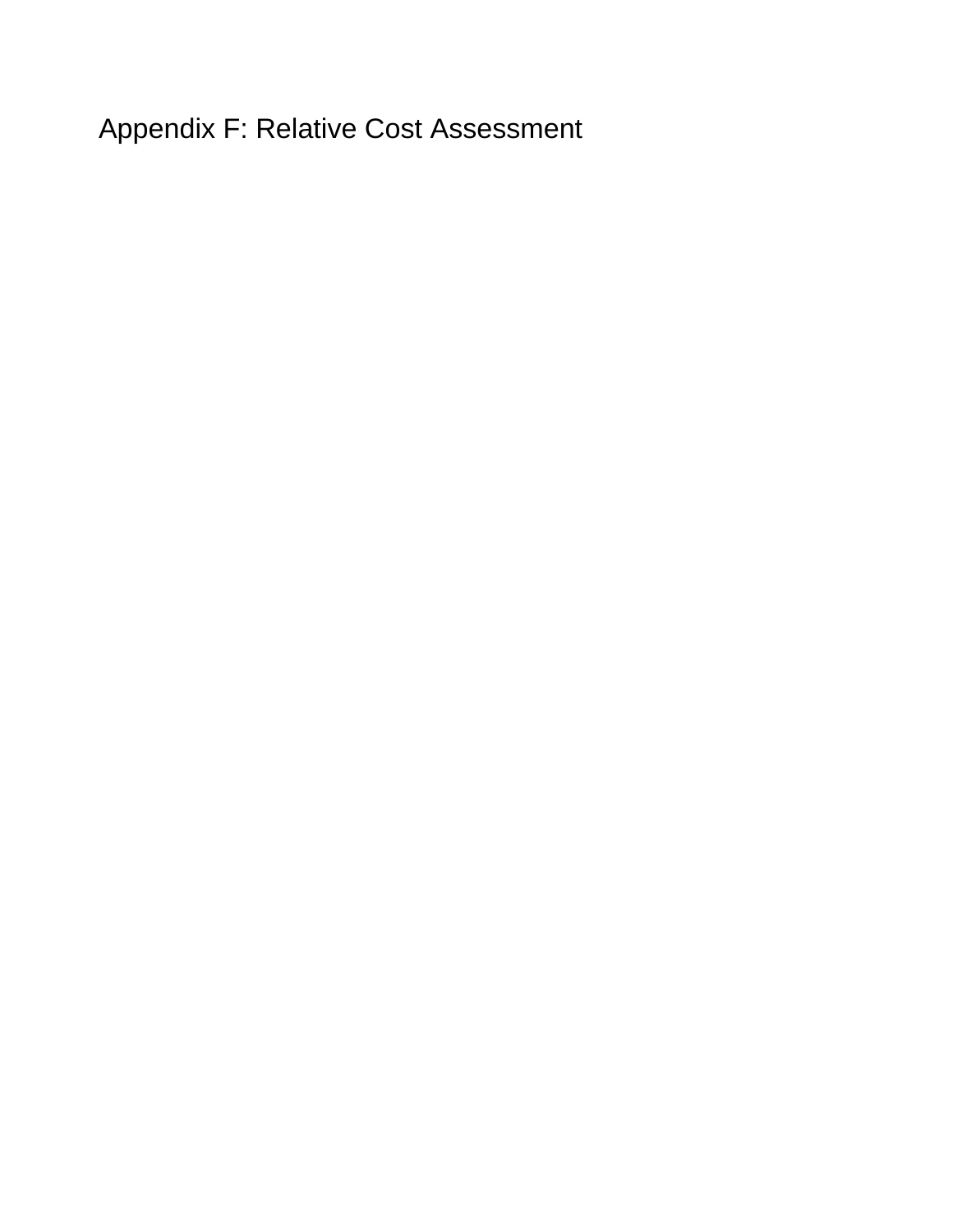|                                          |                         | 5B-3.9 MG                                                                                                                                                                                                                                                                                                                                                                                                                                  | 6-3.9 MG                                                                                                                                                                                                                                                                                                                                                                                                                                       | 7-3.9 MG                                                                                                                                                                                                                                                                                                                                                                                                                                       | 5B-16.2 MG                                                                                                                                                                                                                                                                                                                                                                                                                                             |  |
|------------------------------------------|-------------------------|--------------------------------------------------------------------------------------------------------------------------------------------------------------------------------------------------------------------------------------------------------------------------------------------------------------------------------------------------------------------------------------------------------------------------------------------|------------------------------------------------------------------------------------------------------------------------------------------------------------------------------------------------------------------------------------------------------------------------------------------------------------------------------------------------------------------------------------------------------------------------------------------------|------------------------------------------------------------------------------------------------------------------------------------------------------------------------------------------------------------------------------------------------------------------------------------------------------------------------------------------------------------------------------------------------------------------------------------------------|--------------------------------------------------------------------------------------------------------------------------------------------------------------------------------------------------------------------------------------------------------------------------------------------------------------------------------------------------------------------------------------------------------------------------------------------------------|--|
| <b>Cost Elements</b>                     |                         | 2 (E) culvert intercepts +<br>1 Hydraulic control +<br>1 debris screening cell @ Westlake Park +<br>SW detention cells beneath the Westlake Park<br>softball field +<br>1 pump system incl. SCADA +<br>1 forced main return to (E) box culvert +<br>1 drop structure +<br>1 debris screening cell +<br>900' box culvert +<br>1 tunnel inlet +<br>13' dia. x 5,200' tunnel +<br>rehab'd outfall structure<br>8,389 dump truck loads (12 CY) | 2 (E) culvert intercepts +<br>1 Hydraulic control +<br>1 debris screening cell @ Westlake Park +<br>SW detention cells beneath the Westlake Park<br>softball field +<br>1 pump system incl. SCADA +<br>1 forced main return to (E) box culvert +<br>1 drop structure +<br>1 debris screening cell +<br>2,100' box culvert $+$<br>1 tunnel inlet +<br>13' dia. x 4,200' tunnel +<br>rehab'd outfall structure<br>7,680 dump truck loads (12 CY) | 2 (E) culvert intercepts +<br>1 Hydraulic control +<br>1 debris screening cell @ Westlake Park +<br>SW detention cells beneath the Westlake Park<br>softball field +<br>1 pump system incl. SCADA +<br>1 forced main return to (E) box culvert +<br>1 drop structure +<br>1 debris screening cell +<br>1 tunnel inlet $+$<br>3.500' box culvert +<br>13' dia. x 3,200' tunnel +<br>rehab'd outfall structure<br>6,971 dump truck loads (12 CY) | 2 (E) culvert intercepts +<br>1 Hydraulic control +<br>1 debris screening cell @ Westlake Park +<br>SW detention cells beneath the Westlake<br>Park softball field +<br>1 pump system incl. SCADA +<br>1 forced main return to (E) box culvert +<br>1 drop structure +<br>1 debris screening cell +<br>900' box culvert +<br>1 tunnel inlet $+$<br>8' dia. (12' exc) x 5,200' tunnel +<br>rehab'd outfall structure<br>18,405 dump truck loads (12 CY) |  |
| No. of Intercepts, < 36" dia.            | EA                      |                                                                                                                                                                                                                                                                                                                                                                                                                                            |                                                                                                                                                                                                                                                                                                                                                                                                                                                |                                                                                                                                                                                                                                                                                                                                                                                                                                                |                                                                                                                                                                                                                                                                                                                                                                                                                                                        |  |
| No. of Intercepts, > 36" dia.            | EA                      | -1                                                                                                                                                                                                                                                                                                                                                                                                                                         |                                                                                                                                                                                                                                                                                                                                                                                                                                                |                                                                                                                                                                                                                                                                                                                                                                                                                                                | $\overline{1}$                                                                                                                                                                                                                                                                                                                                                                                                                                         |  |
| New 60" dia. Culvert                     | LF.                     |                                                                                                                                                                                                                                                                                                                                                                                                                                            |                                                                                                                                                                                                                                                                                                                                                                                                                                                |                                                                                                                                                                                                                                                                                                                                                                                                                                                | $\sim$                                                                                                                                                                                                                                                                                                                                                                                                                                                 |  |
| <b>Detention Structure</b>               | MG                      | 3.9                                                                                                                                                                                                                                                                                                                                                                                                                                        | 3.9                                                                                                                                                                                                                                                                                                                                                                                                                                            | 3.9                                                                                                                                                                                                                                                                                                                                                                                                                                            | 16.2                                                                                                                                                                                                                                                                                                                                                                                                                                                   |  |
| Pump system & forced main                | Units                   |                                                                                                                                                                                                                                                                                                                                                                                                                                            | -1                                                                                                                                                                                                                                                                                                                                                                                                                                             |                                                                                                                                                                                                                                                                                                                                                                                                                                                | $\overline{c}$                                                                                                                                                                                                                                                                                                                                                                                                                                         |  |
| No. of Drop Structures                   | EA                      |                                                                                                                                                                                                                                                                                                                                                                                                                                            |                                                                                                                                                                                                                                                                                                                                                                                                                                                |                                                                                                                                                                                                                                                                                                                                                                                                                                                | $\overline{1}$                                                                                                                                                                                                                                                                                                                                                                                                                                         |  |
| Debris Screen Cells                      | LF                      | 500                                                                                                                                                                                                                                                                                                                                                                                                                                        | 500                                                                                                                                                                                                                                                                                                                                                                                                                                            | 500                                                                                                                                                                                                                                                                                                                                                                                                                                            | 500                                                                                                                                                                                                                                                                                                                                                                                                                                                    |  |
| Debris Screen @ (E) Tunnel Inlet         | EA                      |                                                                                                                                                                                                                                                                                                                                                                                                                                            |                                                                                                                                                                                                                                                                                                                                                                                                                                                |                                                                                                                                                                                                                                                                                                                                                                                                                                                |                                                                                                                                                                                                                                                                                                                                                                                                                                                        |  |
| Canal Impr. Length                       | LF                      | 900                                                                                                                                                                                                                                                                                                                                                                                                                                        | 2,100                                                                                                                                                                                                                                                                                                                                                                                                                                          | 3,500                                                                                                                                                                                                                                                                                                                                                                                                                                          | 900                                                                                                                                                                                                                                                                                                                                                                                                                                                    |  |
| Tunnel Dia.                              | <b>FT</b>               | 15                                                                                                                                                                                                                                                                                                                                                                                                                                         | 15                                                                                                                                                                                                                                                                                                                                                                                                                                             | 15                                                                                                                                                                                                                                                                                                                                                                                                                                             | 15                                                                                                                                                                                                                                                                                                                                                                                                                                                     |  |
| <b>Tunnel Length</b>                     | LF                      | 5,200                                                                                                                                                                                                                                                                                                                                                                                                                                      | 4,200                                                                                                                                                                                                                                                                                                                                                                                                                                          | 3,200                                                                                                                                                                                                                                                                                                                                                                                                                                          | 5,200                                                                                                                                                                                                                                                                                                                                                                                                                                                  |  |
| <b>Outfall Structure</b>                 | EA                      | Rehab                                                                                                                                                                                                                                                                                                                                                                                                                                      | Rehab                                                                                                                                                                                                                                                                                                                                                                                                                                          | Rehab                                                                                                                                                                                                                                                                                                                                                                                                                                          | Rehab                                                                                                                                                                                                                                                                                                                                                                                                                                                  |  |
|                                          |                         |                                                                                                                                                                                                                                                                                                                                                                                                                                            |                                                                                                                                                                                                                                                                                                                                                                                                                                                |                                                                                                                                                                                                                                                                                                                                                                                                                                                |                                                                                                                                                                                                                                                                                                                                                                                                                                                        |  |
| Intercepts, < 36" dia, \$/ EA            | 50,000 \$/ EA           | 50,000                                                                                                                                                                                                                                                                                                                                                                                                                                     | 50,000                                                                                                                                                                                                                                                                                                                                                                                                                                         | 50,000                                                                                                                                                                                                                                                                                                                                                                                                                                         | 50,000                                                                                                                                                                                                                                                                                                                                                                                                                                                 |  |
| Intercepts, > 36" dia. \$/ EA            | 100,000 \$/ EA          | 100,000                                                                                                                                                                                                                                                                                                                                                                                                                                    | 100,000                                                                                                                                                                                                                                                                                                                                                                                                                                        | 100,000                                                                                                                                                                                                                                                                                                                                                                                                                                        | 100,000                                                                                                                                                                                                                                                                                                                                                                                                                                                |  |
| New Culvert, \$/LF                       | 100 \$/LF               | $\sim$                                                                                                                                                                                                                                                                                                                                                                                                                                     | $\overline{\phantom{a}}$                                                                                                                                                                                                                                                                                                                                                                                                                       |                                                                                                                                                                                                                                                                                                                                                                                                                                                |                                                                                                                                                                                                                                                                                                                                                                                                                                                        |  |
| Detention Capacity, \$/Gal               | 2.0 \$/ Gal             | 7,800,000                                                                                                                                                                                                                                                                                                                                                                                                                                  | 7,800,000                                                                                                                                                                                                                                                                                                                                                                                                                                      | 7,800,000                                                                                                                                                                                                                                                                                                                                                                                                                                      | 32,400,000                                                                                                                                                                                                                                                                                                                                                                                                                                             |  |
| Pump system & forced main, \$/ EA        | 1,500,000 \$/ EA        | 1,500,000                                                                                                                                                                                                                                                                                                                                                                                                                                  | 1,500,000                                                                                                                                                                                                                                                                                                                                                                                                                                      | 1,500,000                                                                                                                                                                                                                                                                                                                                                                                                                                      | 3,000,000                                                                                                                                                                                                                                                                                                                                                                                                                                              |  |
| Drop Structures, \$/ EA                  | 200,000 \$/ EA          | 200,000                                                                                                                                                                                                                                                                                                                                                                                                                                    | 200,000                                                                                                                                                                                                                                                                                                                                                                                                                                        | 200,000                                                                                                                                                                                                                                                                                                                                                                                                                                        | 200,000                                                                                                                                                                                                                                                                                                                                                                                                                                                |  |
| Debris Screens, \$/LF                    | 3,000 \$/LF             | 1,500,000                                                                                                                                                                                                                                                                                                                                                                                                                                  | 1,500,000                                                                                                                                                                                                                                                                                                                                                                                                                                      | 1,500,000                                                                                                                                                                                                                                                                                                                                                                                                                                      | 1,500,000                                                                                                                                                                                                                                                                                                                                                                                                                                              |  |
| Debris Screen @ (E) Tunnel Inlet, \$/EA  | 200,000 \$/ EA          |                                                                                                                                                                                                                                                                                                                                                                                                                                            |                                                                                                                                                                                                                                                                                                                                                                                                                                                |                                                                                                                                                                                                                                                                                                                                                                                                                                                |                                                                                                                                                                                                                                                                                                                                                                                                                                                        |  |
| Canal Impr., \$/LF                       | 5,000 \$/LF             | 4,500,000                                                                                                                                                                                                                                                                                                                                                                                                                                  | 10,500,000                                                                                                                                                                                                                                                                                                                                                                                                                                     | 17,500,000                                                                                                                                                                                                                                                                                                                                                                                                                                     | 4,500,000                                                                                                                                                                                                                                                                                                                                                                                                                                              |  |
| Tunnel, 7' ID, \$/ LF                    | 5,000 \$/LF             |                                                                                                                                                                                                                                                                                                                                                                                                                                            |                                                                                                                                                                                                                                                                                                                                                                                                                                                |                                                                                                                                                                                                                                                                                                                                                                                                                                                |                                                                                                                                                                                                                                                                                                                                                                                                                                                        |  |
| Tunnel, 8' ID, \$/ LF                    | 5,000 $$/\overline{LF}$ |                                                                                                                                                                                                                                                                                                                                                                                                                                            |                                                                                                                                                                                                                                                                                                                                                                                                                                                |                                                                                                                                                                                                                                                                                                                                                                                                                                                | 26,000,000                                                                                                                                                                                                                                                                                                                                                                                                                                             |  |
| Tunnel, 10' ID, \$/ LF                   | 5,500 \$/LF             |                                                                                                                                                                                                                                                                                                                                                                                                                                            |                                                                                                                                                                                                                                                                                                                                                                                                                                                |                                                                                                                                                                                                                                                                                                                                                                                                                                                |                                                                                                                                                                                                                                                                                                                                                                                                                                                        |  |
| Tunnel, 13' ID, \$/ LF                   | 7,000 \$/LF             | 36,400,000                                                                                                                                                                                                                                                                                                                                                                                                                                 | 29,400,000                                                                                                                                                                                                                                                                                                                                                                                                                                     | 22,400,000                                                                                                                                                                                                                                                                                                                                                                                                                                     |                                                                                                                                                                                                                                                                                                                                                                                                                                                        |  |
| Tunnel, 15' ID, \$/ LF                   | 8,000 \$/LF             |                                                                                                                                                                                                                                                                                                                                                                                                                                            |                                                                                                                                                                                                                                                                                                                                                                                                                                                |                                                                                                                                                                                                                                                                                                                                                                                                                                                |                                                                                                                                                                                                                                                                                                                                                                                                                                                        |  |
| New Outfall Structure, \$/ EA            | 5,000,000 \$/ EA        |                                                                                                                                                                                                                                                                                                                                                                                                                                            |                                                                                                                                                                                                                                                                                                                                                                                                                                                |                                                                                                                                                                                                                                                                                                                                                                                                                                                |                                                                                                                                                                                                                                                                                                                                                                                                                                                        |  |
| Rehabilitated Outfall Structure, \$/ EA  | 5,000,000 \$/ EA        | 5,000,000                                                                                                                                                                                                                                                                                                                                                                                                                                  | 5,000,000                                                                                                                                                                                                                                                                                                                                                                                                                                      | 5,000,000                                                                                                                                                                                                                                                                                                                                                                                                                                      | 5,000,000                                                                                                                                                                                                                                                                                                                                                                                                                                              |  |
|                                          |                         |                                                                                                                                                                                                                                                                                                                                                                                                                                            |                                                                                                                                                                                                                                                                                                                                                                                                                                                |                                                                                                                                                                                                                                                                                                                                                                                                                                                |                                                                                                                                                                                                                                                                                                                                                                                                                                                        |  |
| <b>Relative Direct Construction Cost</b> |                         | 57,050,000                                                                                                                                                                                                                                                                                                                                                                                                                                 | 56,050,000                                                                                                                                                                                                                                                                                                                                                                                                                                     | 56,050,000                                                                                                                                                                                                                                                                                                                                                                                                                                     | 72,750,000                                                                                                                                                                                                                                                                                                                                                                                                                                             |  |
| Mobilization/ Demobilization             | 10%                     | 5,705,000                                                                                                                                                                                                                                                                                                                                                                                                                                  | 5,605,000                                                                                                                                                                                                                                                                                                                                                                                                                                      | 5,605,000                                                                                                                                                                                                                                                                                                                                                                                                                                      | 7,275,000                                                                                                                                                                                                                                                                                                                                                                                                                                              |  |
| Contractor's Overhead & Profit           | 40%                     | 22,820,000                                                                                                                                                                                                                                                                                                                                                                                                                                 | 22,420,000                                                                                                                                                                                                                                                                                                                                                                                                                                     | 22,420,000                                                                                                                                                                                                                                                                                                                                                                                                                                     | 29,100,000                                                                                                                                                                                                                                                                                                                                                                                                                                             |  |
| Design & Permitting Allowance            | 10%                     | 5,705,000                                                                                                                                                                                                                                                                                                                                                                                                                                  | 5,605,000                                                                                                                                                                                                                                                                                                                                                                                                                                      | 5,605,000                                                                                                                                                                                                                                                                                                                                                                                                                                      | 7,275,000                                                                                                                                                                                                                                                                                                                                                                                                                                              |  |
| Construction Mgmt & QA/QC Allowance      | 10%                     | 5,705,000                                                                                                                                                                                                                                                                                                                                                                                                                                  | 5,605,000                                                                                                                                                                                                                                                                                                                                                                                                                                      | 5,605,000                                                                                                                                                                                                                                                                                                                                                                                                                                      | 7,275,000                                                                                                                                                                                                                                                                                                                                                                                                                                              |  |
| <b>Mitigation Allowance</b>              | $2\%$                   | 1,141,000                                                                                                                                                                                                                                                                                                                                                                                                                                  | 1,121,000                                                                                                                                                                                                                                                                                                                                                                                                                                      | 1,121,000                                                                                                                                                                                                                                                                                                                                                                                                                                      | 1,455,000                                                                                                                                                                                                                                                                                                                                                                                                                                              |  |
| Subtotal                                 |                         | 98,126,000<br>ፍ                                                                                                                                                                                                                                                                                                                                                                                                                            | 96,406,000                                                                                                                                                                                                                                                                                                                                                                                                                                     | 96,406,000                                                                                                                                                                                                                                                                                                                                                                                                                                     | 125,130,000                                                                                                                                                                                                                                                                                                                                                                                                                                            |  |
| <b>Recommended Contingency</b>           | 50%                     | 49,063,000                                                                                                                                                                                                                                                                                                                                                                                                                                 | 48,203,000                                                                                                                                                                                                                                                                                                                                                                                                                                     | 48,203,000                                                                                                                                                                                                                                                                                                                                                                                                                                     | 62,565,000                                                                                                                                                                                                                                                                                                                                                                                                                                             |  |
| <b>Relative Cost</b>                     |                         | ¢                                                                                                                                                                                                                                                                                                                                                                                                                                          | 144,609,000                                                                                                                                                                                                                                                                                                                                                                                                                                    | 144,609,000                                                                                                                                                                                                                                                                                                                                                                                                                                    |                                                                                                                                                                                                                                                                                                                                                                                                                                                        |  |
|                                          |                         | 147,189,000                                                                                                                                                                                                                                                                                                                                                                                                                                |                                                                                                                                                                                                                                                                                                                                                                                                                                                |                                                                                                                                                                                                                                                                                                                                                                                                                                                | 187,695,000                                                                                                                                                                                                                                                                                                                                                                                                                                            |  |
| Rank (Least Relative Cost = 1)           |                         |                                                                                                                                                                                                                                                                                                                                                                                                                                            |                                                                                                                                                                                                                                                                                                                                                                                                                                                |                                                                                                                                                                                                                                                                                                                                                                                                                                                |                                                                                                                                                                                                                                                                                                                                                                                                                                                        |  |

Alternatives Evaluation Report (Draft) Rev. No. 02 Date: December 12, 2007